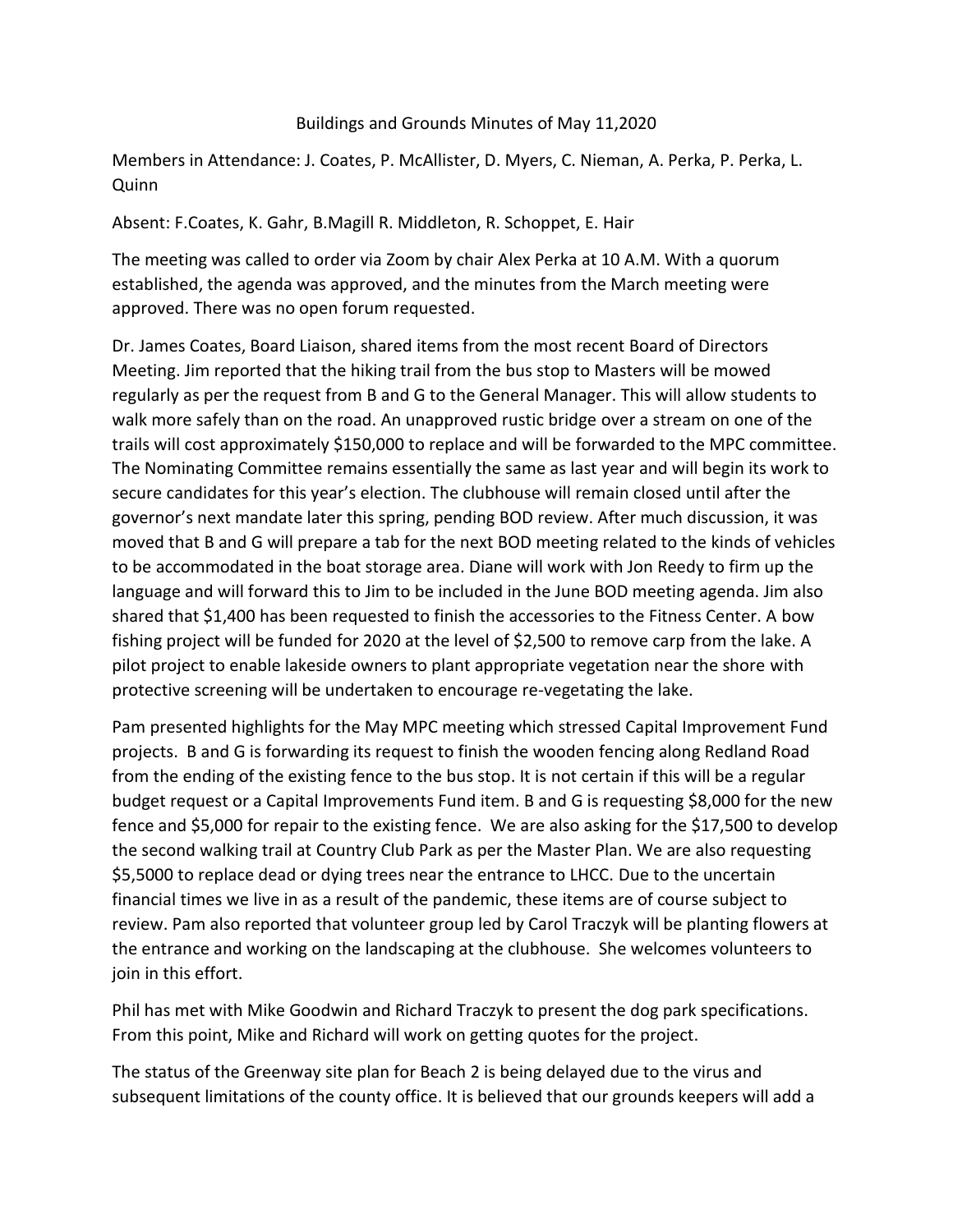barrier to prevent sand from migrating further and will add pea gravel to the existing area as an interim measure. All other parts of the site plan are on hold.

Pam reported that no further progress has been made on RFP's for the clubhouse flooring project. It is currently in the hands of Elizabeth Hair.

The committee next reviewed Frances Coates' proposal for the June newsletter which will include an article on hummingbirds, native plants, and reminders for people walking on Common Areas related to no fires, no removal of plant life, and not harming wildlife. Alex will forward pictures of hummingbirds to Frances to use in the article. Frances also shared that areas she had observed last year are having success with wildflowers. It was mentioned that Alex had asked the General Manager not to mow in some specific areas of the disc golf course, and this is happening to facilitate preservation of these species.

As the meeting drew to a close, committee members were thanked for their continued support and hard work. The Zoom meeting was considered a success and will be used for our June meeting if needed. The meeting was adjourned at 11:08 A.M.

Respectfully submitted,

Pam Perka, Secretary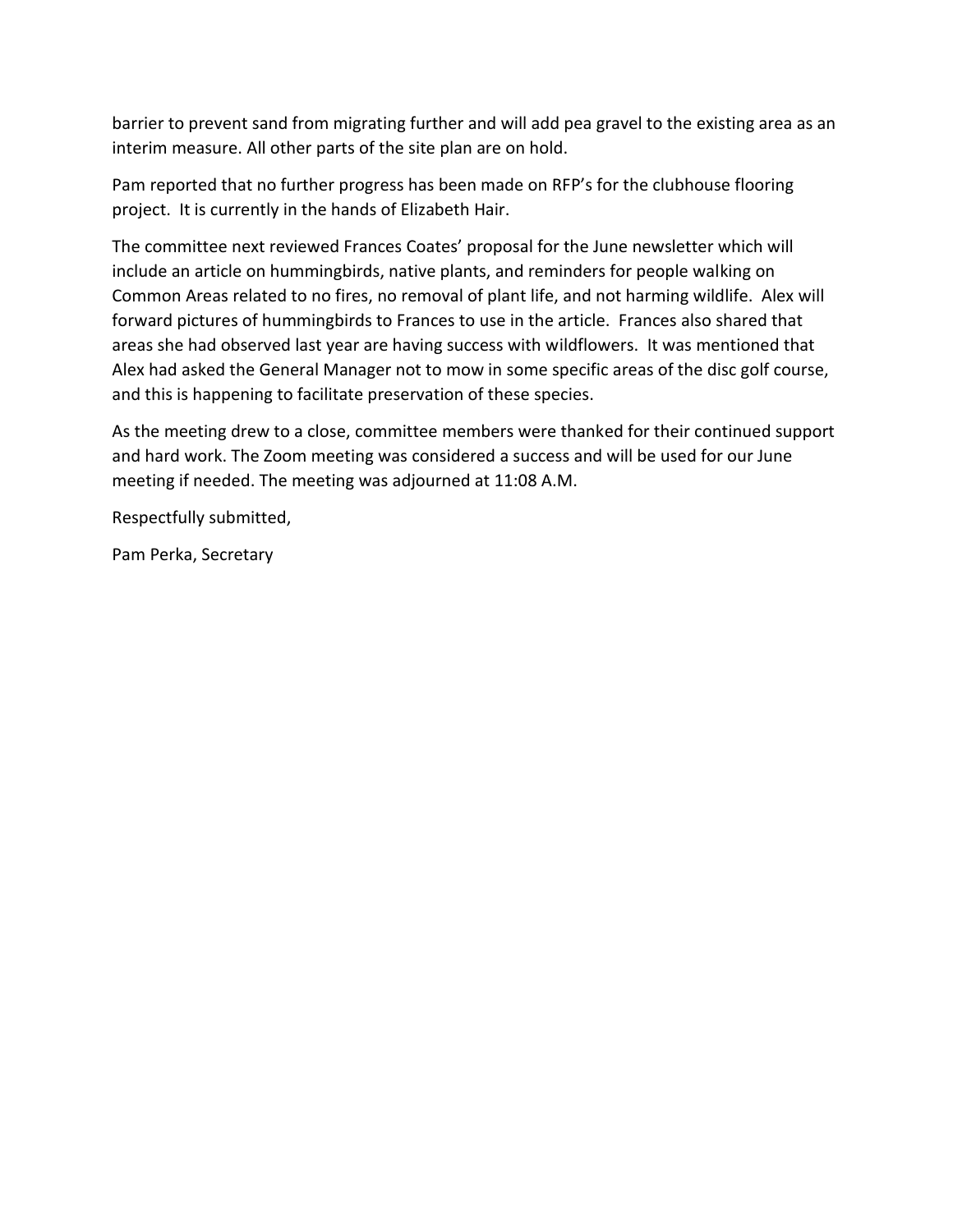# **Finance Committee Meeting**

# **March Minutes**

# **6:30PM Tuesday, May 19, 2020**

There were no members speaking in open forum.

**Chair:** Jarret Tomalesky

**Members Present:** Helen Carter, Jim Coates, John Martel, Pat Majewski, Butch Nesbit, Ed Noble, Jarret Tomalesky, Richard Tracyk, Tom Wallace

# **Members Absent:** Ken Newbraugh

A quorum was established and the meeting was called to order at approximately 6:30 PM. This was our first ever meeting using Zoom.

# **Approve meeting minutes**:

The April minutes were approved.

Agenda: Begin the FY 2021 budget process.

An added item to the agenda was clarification of CIP for this year among the players involved with establishing and approving the Capital Improvement Program which Pat Majewski accomplished.

The request for budget from the committees was sent out by Jarret and also included in the May Newsletter. The budgets for the Lake and Buildings and Grounds committees has been received.

Tom Wallace was asked to set up general budget meeting with Mike Goodwin. John Martel and Tom will meet with Mike near end of this month. To be determined.

The meeting adjourned at 7:05 PM.

The next Finance Committee meeting will be on Tuesday, June 16 at 6:30 PM.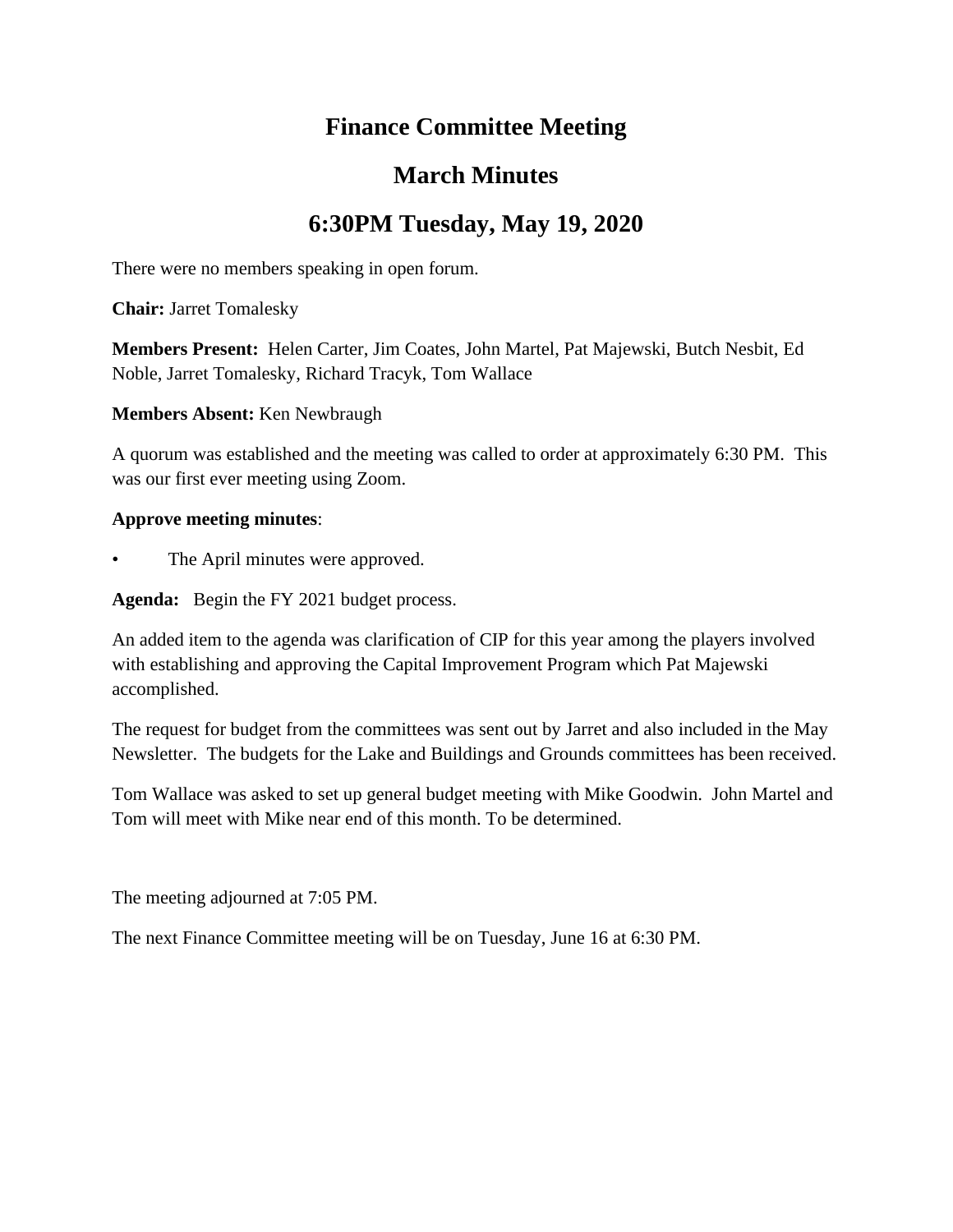## **Lake Holiday CC Lake Committee Minutes (Cisco Webex Meeting) May 14, 2020 7:00pm**

**2020 Meeting Schedule**: Jan 9, Feb 13, Mar 12, Apr 9, *May 14*, Jun 11, Jul 9, Aug 13, Sep 10, Oct 8, Nov 12, Dec 10 (as needed)

**Call in Number**: This is a Cisco Webex meeting – see instructions included in email

**Members:** Christopher Anderson, Jim Barnard, Marjorie Bohi, Judi Borcherding, Michelle Bradshaw, Mike Bradshaw, Brian Brown, Richard Church, Carol Demery, Tom Demery, Carisa Dueweke, Chris Dueweke, Greg Eckles, Karen Eckles, Matt Hahn, Terry Hardgrave, Steve Herring, JT Hesse, Barbara Hilder, Mike Hilder, Adele Imber, George Imber, Carleen Janke, Jim Janke, Cynthia Keefer, Eric Keefer, Karen Kimmel, Pat Majewski, Margaret McCulla, Jared Mounts, Pat Pagenkopf, Jim Pagenkopf, Rick Post, Wayne Poyer, Jon Reedy (Board Liaison), Kathy Ressler, Mike Ressler, Jack Sperry, John Stover, Linda Tite, Carol Traczyk, Ward Vaughan, Tony Zucker

**Members Absent for May 14:** Jim Barnard, Brian Brown, Richard Church, Carisa Dueweke, Chris Dueweke, Greg Eckles, Karen Eckles, Matt Hahn, Mike Ressler, John Stover, Linda Tite, Tony Zucker

**Members Absent for May 14 Due to Technical Issues with Webex:** JT Hesse, Jack Sperry

**Planned Absences for May 14:** Judi Borcherding, Barbara Hilder, Mike Hilder, Jim Janke, Carleen Janke, Pat Majewski, Ward Vaughan

#### **Members with 3 unexcused absences for February, March, April:** n/a

**Members that have resigned from Lake Committee as of May 14:** Paul Battista, Lou Cesa, Michelle Catlett, Josh Catlett, Brenda Cardinale, Elizabeth Hair, Suzy Marcus, Joe Marcus, John Martel, Brittany Swiger, Adam Swiger, John Szallay, James Walk

**15 Minute Open Forum:** (moved to end of agenda for today's meeting) - No open forum

**Confirm Quorum:** Confirmed

**Approve Agenda:** Approved

**Previous Minutes:** April Minutes approved by email

**Old Business: Registered Boats over 10 HP (as of a few weeks ago):** 172 **Registered Boats (Non-Motorized):** 289 **Registered under 10 HP:** 19 (Chris Anderson to add last years final numbers for comparison)

- **1. Sub Committee Chairman/Secretary Reports:**
	- Water Quality Testing/Rainfall Monitoring
		- 1. 2020 E-Coli/Secchi Sampling: The following members have volunteered to be part of the E.coli sampling team: Steve and Jacki Herring, Greg and Karen Eckles. The training program provided by Friends of the Shenandoah was completed May 6th and May 13<sup>th</sup> at the clubhouse. These were also the first sampling dates.
			- E. coli tests so far showed very low results, one with slight elevation in Yeiter's cove, but it was still well below safety threshold.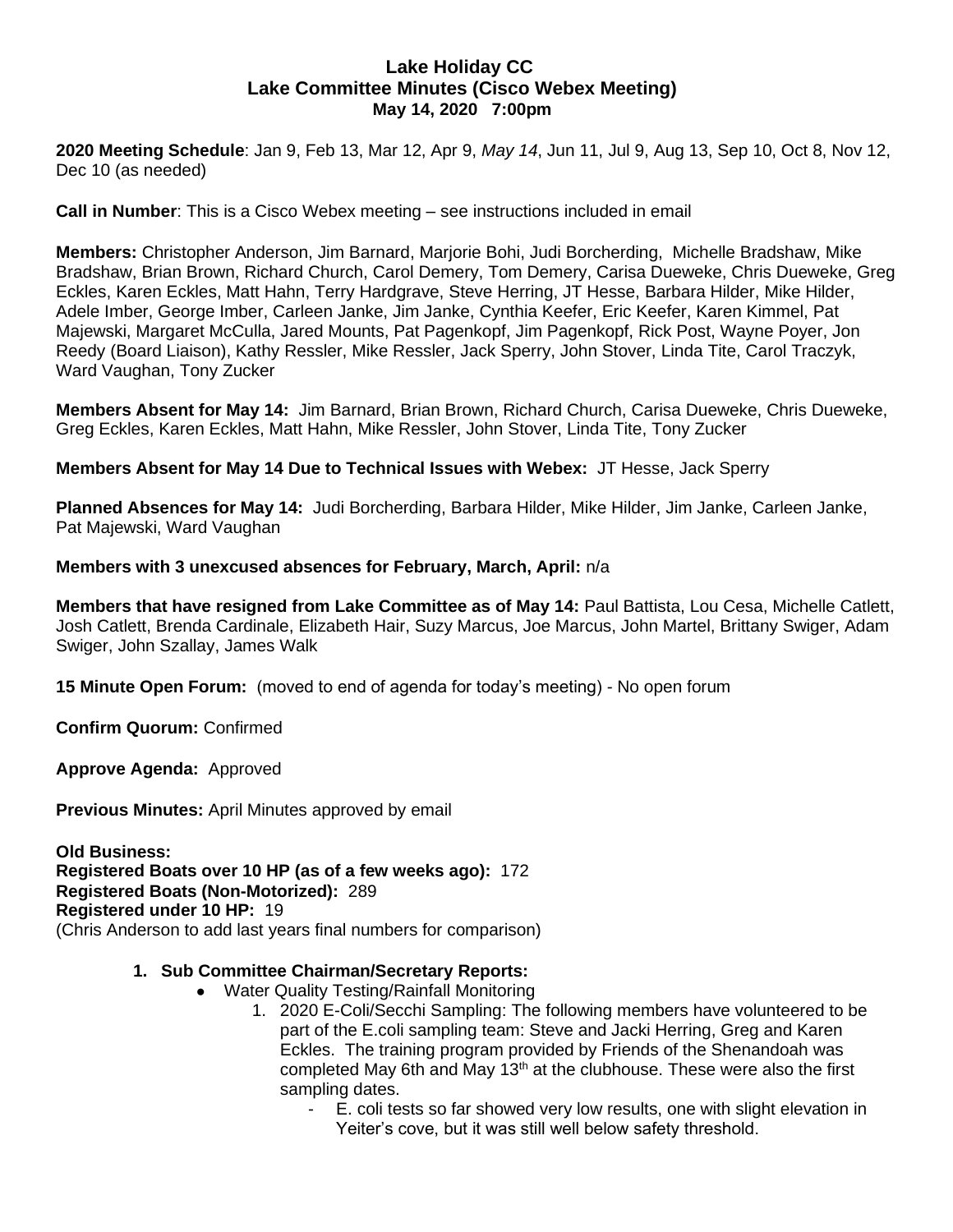- 2. 2020 Water Quality Monitoring contract. The first PH water quality sampling event for 2020 is tentatively scheduled for May 26. PH will also install the 4 CEZs on this date. LC will need to coordinate with the office to ensure all needed equipment is at the marina and ready on installation day and that it is undamaged. LC Co-chair Jim will follow up with the GM.
- 3. Follow up on SVEC spraying for weeds along Lakeview Drive. SVEC responded by email and phone noting the product used for vegetation management is Garlon 4 in combination with mineral oil. The LC still wants to get an opinion from PH on this product.
- Aqua Customer Advisory Council: **Steve**
	- 1. Current members include Steve Herring, Richard Church, Pat Majewski, Chris Willey and Paul Jackson.
	- 2. We are in the process of scheduling a conference call to go over our initial questions and get updates on I&I repairs. Tentative date of May 28th.
	- 3. Aqua is currently working on I&I repairs. During almost any rain event of a few inches, the plant will have an unusual discharge or other problems. Overflow occurred again at the last heavy rainfall event. It spills out downstream, not directly into the lake but still a concern.
- Rules, Regulations & Enforcement: **Margaret**
	- 1. At the March LC meeting, proposed changes to PRP were reviewed, discussed and LC voted to approve. PRP 3 Revisions have been submitted to the Compliance Committee for review/approval. Tentatively scheduled for Board submission during May or June. Chris Anderson will follow up with Jill Whitacre in the office, may need to verify email and contact Dot Wallace.
- Newsletter/Communications: **Karen**
	- 1. Lake Committee May Newsletter Article (Electro Fishing Survey completed this month, CEZ Reinstallation, FWI's, Contracted Bow fishing and Lake/Tributary Water Quality/E-Coli Sampling). Jared to draft an article.
- Fishery: **Jared**
	- 1. Subcommittee Meeting Tuesday @ 5:30 (Jon Reedy, Brian Brown, Terry Hardgrave, Rick Post, Jack Sperry, JT Hess, & Jared Mounts) Discussion including placement of CEZs, 2020 Stocking Plan, & Carp/Vegetation plan. Two sites set in Isaac's cove. The committee reviewed possible sites for the other two - one near the lighthouse property across from beach 3, also a new suggestion of around corner from beach 2 against the back bank, but will need to find who owns that shoreline. Subcommittee will continue to follow up.
	- 2. Brad Fink completed the Shock Survey on Monday 5/11 / Tuesday 5/12. They were not allowing ride alongs by committee members this year due to COVID-19. Preliminary summary noted the catch rate was down likely due to the weather and cold temps. The fish that were shocked appeared healthy and good sized. We should get a final report in the next few months. We can then put this on the LH website and/or in the newsletter. May also consider a town hall to present the results.
	- 3. Jon Reedy spoke with hatchery about potential stocking in November. Subcommittee to meet in June about finalizing details.
	- 4. 15" Walleye was caught last Friday! Good growth. Several young smallmouths have also been caught recently.
	- 5. Fisherman have been reporting high catch rates of large healthy fish.
- Water Fitness, Recreation and Water Sports: **Ward/Karen**
	- 1. Ward had prepared posters for the Health Fair which was cancelled. Last year we discussed group water recreation activities, but will hold off plans until next month due to COVID-19 and beaches closed. No other new updates.
- Wake Surfing/Plowing: Ward
	- 1. No new updates.
- Marina: **Jon**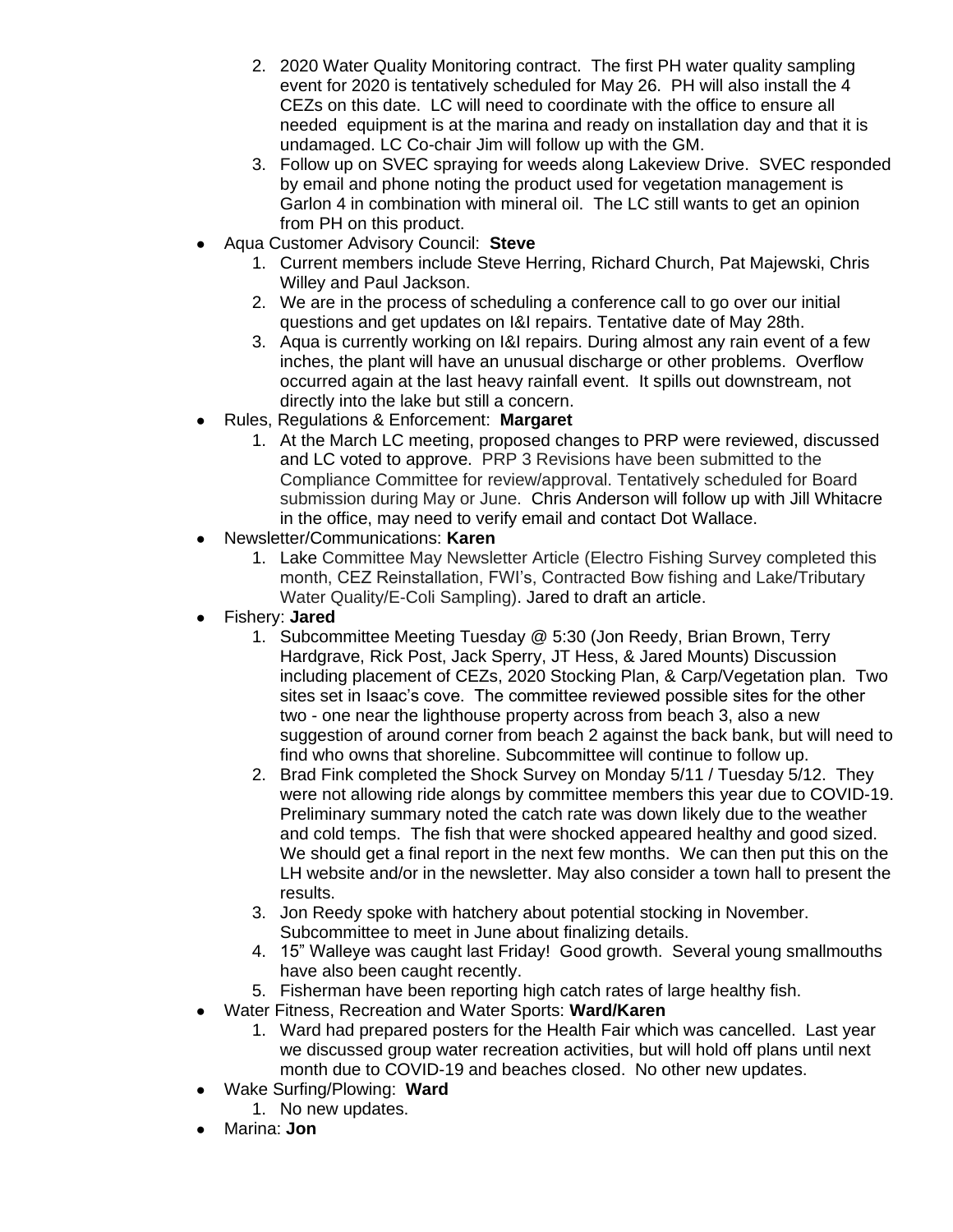- 1. Subcommittee: Judi Borcherding, Jim Janke, Jon Reedy and Christopher Anderson. The LC has prepared/submitted a preliminary 2021 Budget or RRF Request of \$60k for Marina Reconfiguration. Working with the Office to compile a 5 year history of dock repair expenses (internal/external), liability potential for boat damage, new revenue from additional dock spaces, etc. The 60K would only cover deep creek installation fees, may need additional funding to get a walkway to docks.
- Tributary/External Loading (Sediment/Erosion & Run-Off Control): **Jim**
	- 1. Best Management Practices Update: The BMP Implementation Plan is currently under development. During the April 9 LC meeting the committee members voted unanimously to accept the subcommittee's recommendation for engineering firm GKY to perform the pre-application permit support. A Board Tab and presentation will be submitted to the Board for their consideration at the May Board meeting. Several LC members would like to be there to present this information, the background on it and to answer questions. Jim is preparing a powerpoint, he will try to get a draft out for review early next week. Deadline for May board meeting would be early next week. It may be better to push out to June as the board may be able to meet in person.
	- 2. Status of Submerged Aquatic Vegetation (SAV)
		- Two of the Carp Exclusionary Zones (CEZs) during 2020 will be located in Isaacs Cove within shallow areas that may be candidate locations for future habitat (wetland) restoration as part of the BMP strategy. The other two will be located near Beach III where the fishery subcommittee has noted this area as a primary location for SAV density in the past. Native SAV plants will be purchased (from known suppliers, and as recommended by Princeton Hydro) and hand-planted by volunteers within two of the CEZ(s). This will help us understand the viability of SAV planting as a restoration strategy going forward. A Board Tab (see attached) was submitted requesting Board approval for this recommended approach. At the April 28 Board meeting the Board unanimously approved this recommendation. The 4 CEZs are expected to be installed on May 26 by Princeton Hydro. Dates for planting native SAV will be dependent on water temperature. Princeton Hydro recommends water temperatures of 65-68 degrees for SAV planting.
		- A Board Tab (see attached) was submitted in April requesting Board approval for Terry Hardgrave's proposed experimental approach for introducing native submerged aquatic vegetation along a resident's waterfront. The Board unanimously approved this approach with the stipulation that LC/Princeton Hydro will provide oversight to any members interested in purchasing/installing SAV at their residence and will also keep a record of SAV Planting success/growth for reporting at future Board Meetings.
		- SAV Management Plan a separate plan for the management of future SAV as it re-establishes within Lake Holiday is needed. We have time to develop this plan (carp will live several more years) but we should begin the process now.
		- Status of sterile carp control efforts: The Board recently approved the use of contracted bowfishing services (boats, lighting, equipment and skills specific to this sport) and contingent on water temperatures this effort will begin during May/June. LHCC will control access by the 10-12 external bowfishing providers to ensure minimal disruption to our community. This project will occur during nighttime hours (7 p.m. – 1 a.m.) and our goal is to increase the removal rates of the grass carp. These boats will comply with LHCC Boating/Insurance Rules, VGDIF Bowfishing Regulations, and we will require that they conduct this service with attention to minimizing light/noise impacts to lakefront homeowners.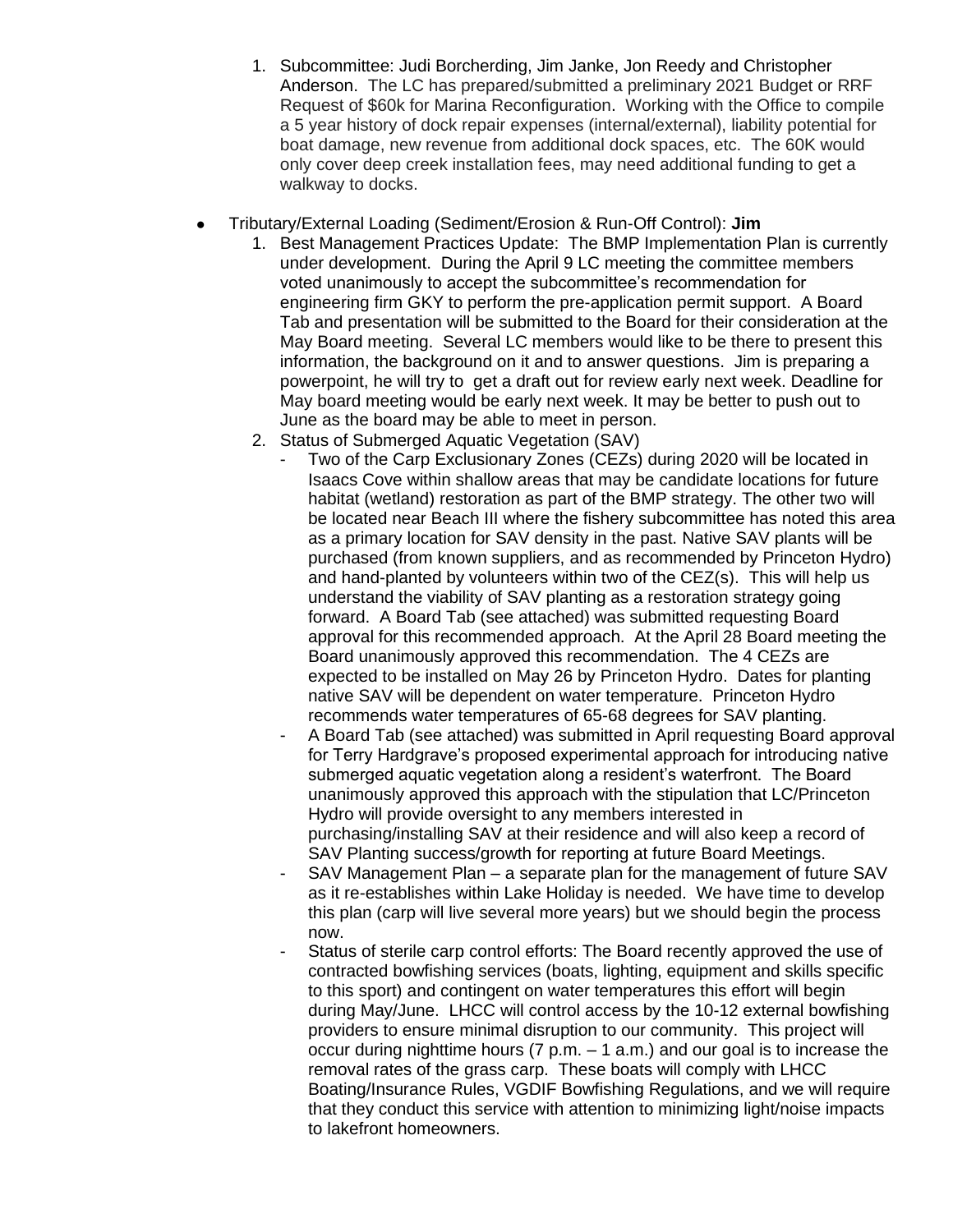- Another approach for carp removal has been proposed by JT Hesse which involves using gill netting to capture carp in Isaacs Cove. This approach may require a state permit and also Board approval. JT is investigating this with the assistance of Jared Mounts. This will also require Board approval prior to initiation. The state has responded that they do not support or approve of this method, although their permission may not be needed as we are a private lake. More information will be researched.
- 3. CEZs/Floating Wetland Islands: 2020 CEZ placement locations and timing still needs to be finalized by the LC and PH. Current thinking is to locate two in Isaacs Cove and two near Beach III. This needs a decision as the CEZs will be installed by PH on May 26. Locations reviewed, fishery subcommittee also investigating an area in a cove near beach 2.

## **New Business:**

- 1. Board Liaison Update: Jon Reedy Jon updated the committee on events from the recent board meeting.
- 2. Sub-Committee Chairs and Secretaries Please provide Chris with any roster changes to LC **Subcommittees**
- 3. Reorganization of Lake Committee Due to the large number of issues and activities facing the LC currently, the co-chairs and Board liaison have discussed and proposed the following realignment of the committee leadership and organization. Jim will turn over his co-chair duties to a new (yet to be identified) individual who will share the LC co-chair duties with Chris. This will help free up Jim's time to focus on lake water quality protection and restoration activities, including oversight of Princeton Hydro contract requirements, interpretation of monitoring and modeling data, BMP implementation planning and permitting, SAV management, and preparation of Board and LC technical presentations. Starting in May the LC meeting agenda will reflect these changes. Jim will continue to act in the co-chair capacity until a new volunteer has been identified.

# **Open Forum: None**

**Adjournment: 8:05 PM**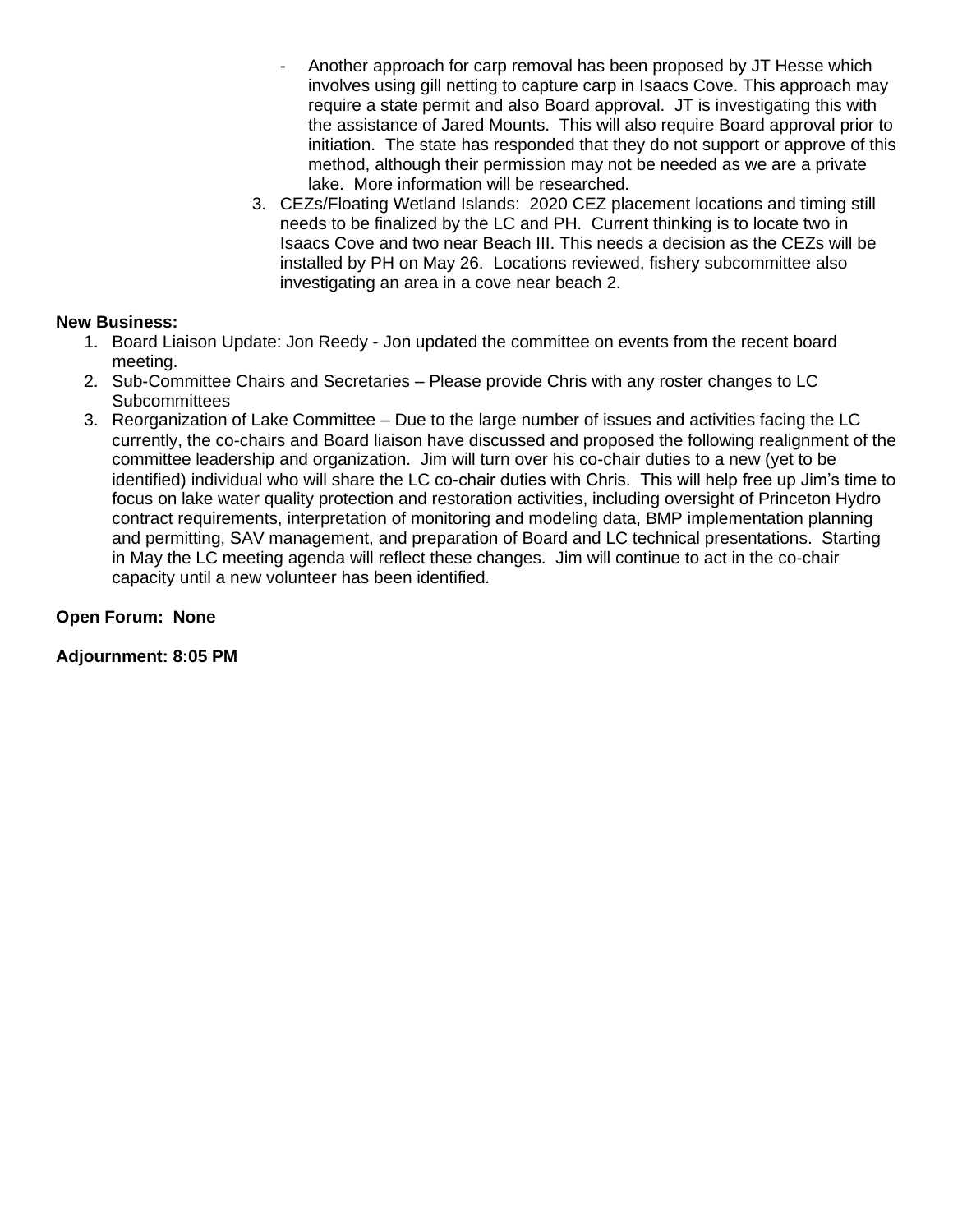# Master Planning Minutes of June 3, 2020

Members in Attendance: C. Anderson, C. Fiol, B. Hardgrave, P. Majewski, J. Martel, P. McClurken, C. Melcher, D. Melcher, R. Middleton, D. Noble, A. Perka, P. Perka, R. Traczyk

The meeting was called to order by chair Pat Majewski at 7 P.M. and conducted both live and with Zoom. With a quorum established, the agenda was approved and the minutes from the May meeting were approved with no open forum requested. A series of Capitalization Improvements Fund items were discussed, budget items were analyzed for recommendation to the Board for the 2021 budget, and the funding of the dog park at a level not to exceed \$32,000 was unanimously approved for initiation in the 2020 year. The following summary was provided by Darrell Melcher to be included in the minutes. We appreciate Darrell's work on our behalf.

# **2021 CIP Budget Summary from 6/3/2020 MPC Meeting Projects**

2021

**Disc Golf tees**- completes the project \$ 2,000.00

**Walk/Bike Trails**- to be located in Country Club Park \$ 18,000.00

**Dog Park**- completes the project \$ 5,000.00 **Beach 2** \$ 10,000.00 -Enhancements and erosion

\$ 10,000.00 -Campsites and additional Parking \$ 20,000.00 Pavilion - \$ 3,000.00 Bathrooms -\$ 10,000.00

**Beach 3** \$ 10,000.00 **Marina**  \$ 6,000.00 **Fish Stocking** \$ 5,000.00

**Annual Total for 2021 Capital Improvement Fund \$ 99,000.00**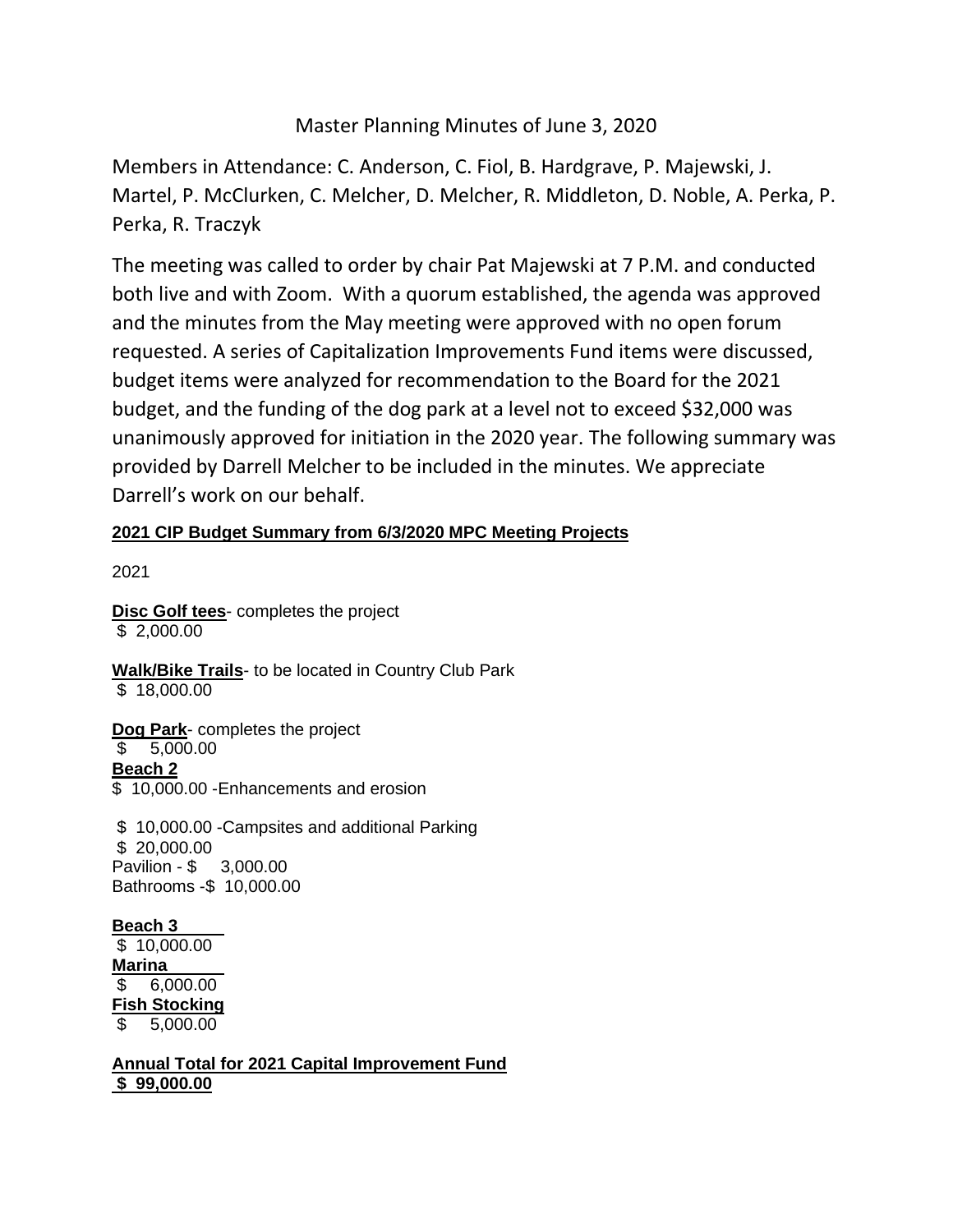It is important to know that the Capital Improvement Fund spans a ten-year cycle to provide extensive planning for long-term projects that need to be funded over time.

#### **General Funding Items Projects 2021**

The following items will be recommended to the Board for consideration in the annual budget for 2021:

#### **Extension of the Redland Road Fence**

\$ 14,000.00

#### **Speed Cameras (x2)**

\$ 23,000.00

**Notes** 

#### **Beach 1**

Funds collected through 2020 with the exception of Site Plan expenses and \$10K will be transferred to the Beach 2 Phase 1 project, which should expedite the project.

### **Athletic Field**

Committee voted to discontinue the pursuit of installing a new athletic field at Country Club Park. Any remaining funds would also be transferred to the Beach 2 Phase 1 project after the Site Plan is paid. Between budget years 2018 and 2019 \$37,500 was set aside for this project.

#### **Speed Controls**

As documented above the Speed Cameras will be moved to General Funds for 2021. There should be about \$ 5 to 6 thousand dollars that can be carried over after the Speed Humps are installed.

In the future, it is hoped that the dog park can be enhanced with benches which Roger Hinderberg has volunteered to build for our community. Future items for the park may include agility training items for the dogs to use.

With our agenda completed, the meeting was adjourned at 8:19 P.M. The next meeting is scheduled for July 1, 2020 and may be held in person, pending the coronavirus situation at that time.

Respectfully submitted,

Pam Perka, Secretary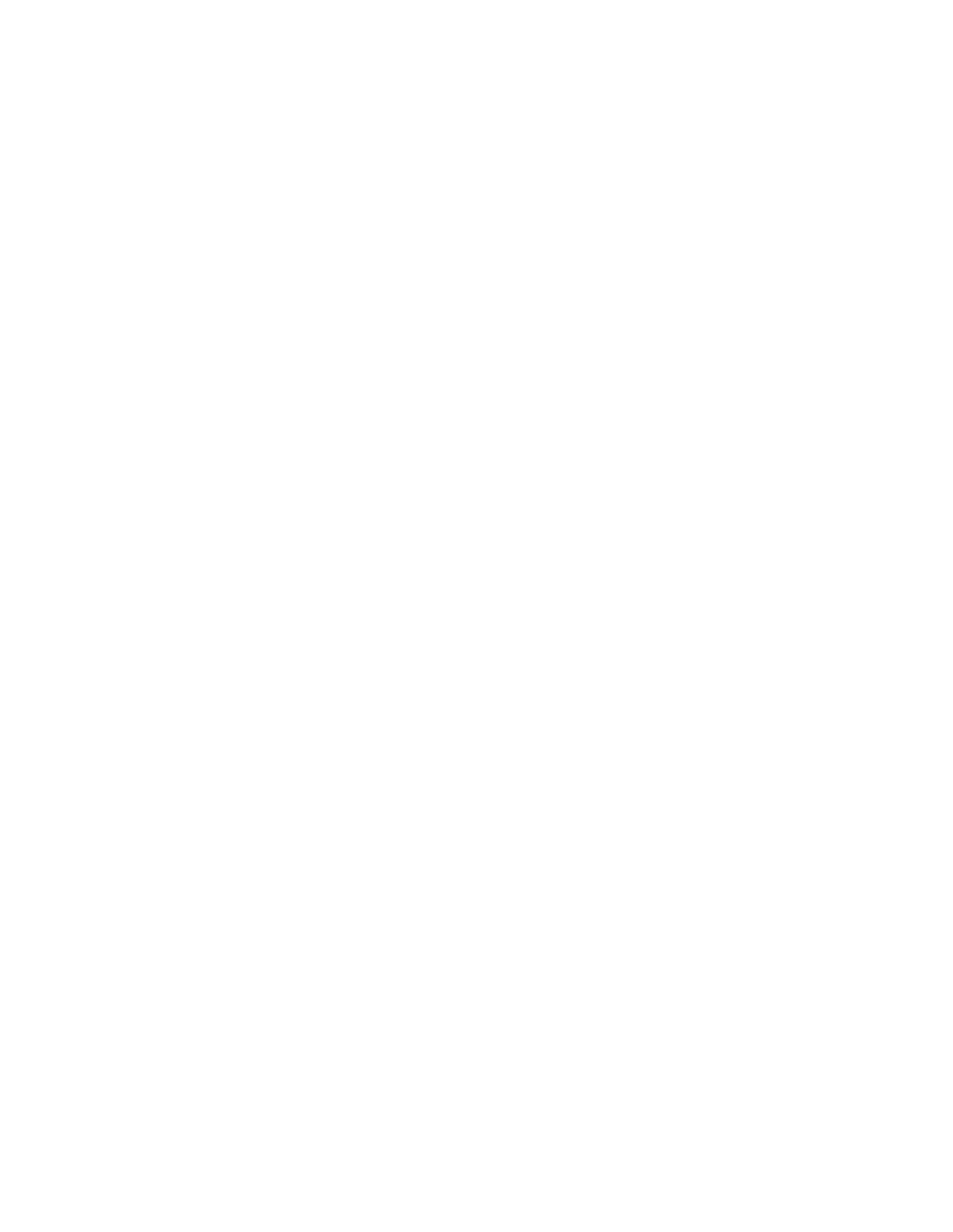# **Nominating Committee Minutes (Zoom Meeting) May 27, 2020 2:00 PM**

**Members Present:** Michele Bradshaw, Mike Bradshaw, Tom Demery, Dave Buermeyer, Chris Anderson, Betka Hardgrave (Board Liaison)

**Additional Guest:** Jill Whitacre (LHCC Office)

## **Meeting was conducted virtually via Zoom**

### **Matters Discussed:**

- Virtual vs. In Person Annual Meeting issues
	- 1. License (Mike B. to follow up with Mike G)
	- 2. Board to assign tech team to coordinate Zoom sign-ins and items to be shared on screen (Betka and Mike)
	- 3. Is a Virtual Annual Meeting even permitted according to the LHCC By-Laws (Betka to check with LHCC attorney)
	- 4. If done virtually, how can floor nominations be accommodated? (Dave)
	- 5. If meeting is virtual, hold in person voting from 8:30 to 10:00 and start the virtual meeting at 11:00
- Consider holding Call for Candidates letter in Newsletter until August issue and note all matters subject to change if assemblies become restricted or limited in size
- Vote Administrator Scope of Work was discussed and thought to be sufficient
- Candidate Outreaches include:
	- 1. Posting the sign over July 4 weekend
	- 2. Regular email and newsletter communications to membership
	- 3. NC Members to speak at LHCC Committee meetings over the summer to encourage people to run for the Board
	- 4. Develop a commentless Facebook presence on the LHCC families page reminding people how to sign up to run
	- 5. Continue a food truck meet and greet with the people in line and encourage them to become Candidate.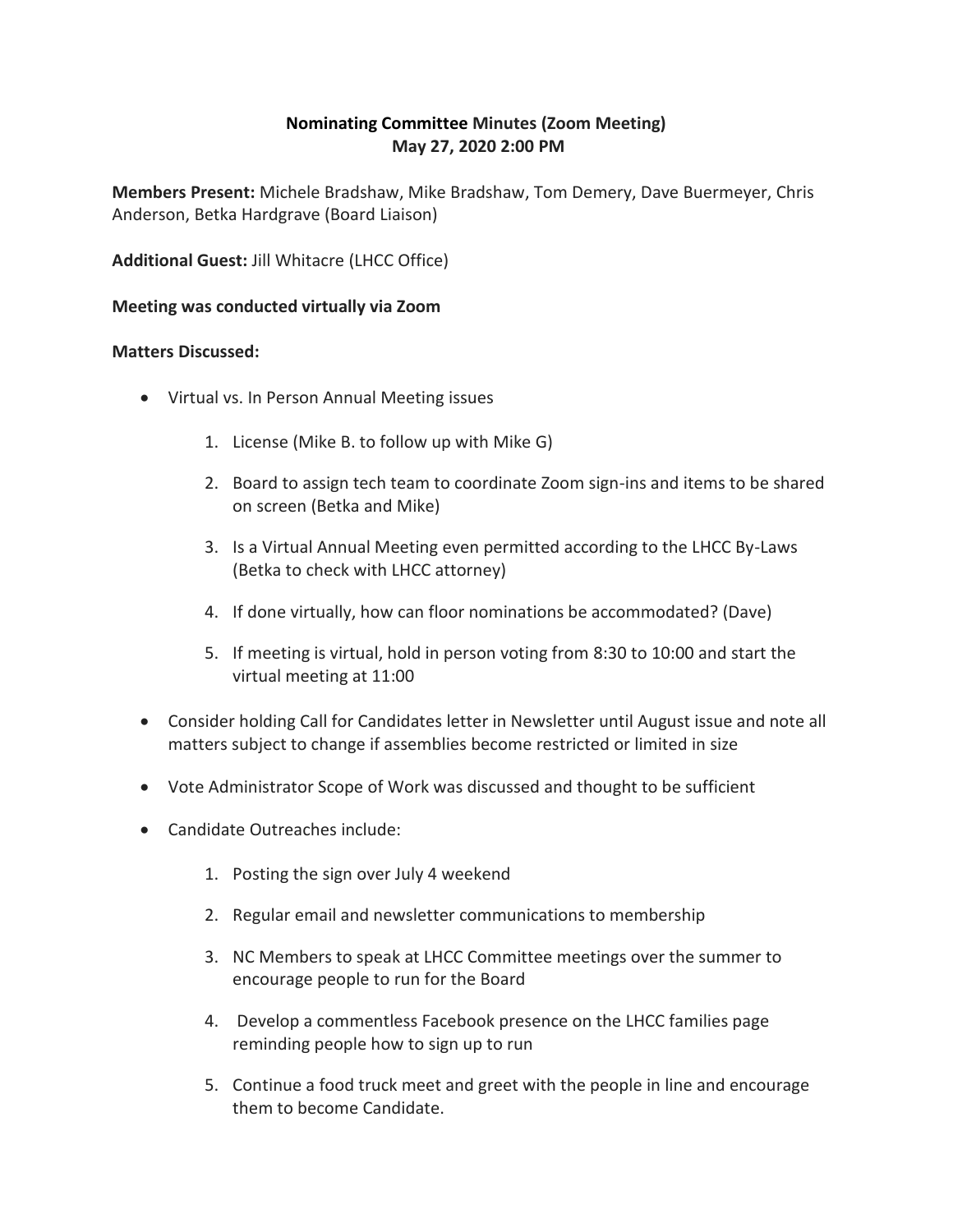- Dave and Jill will continue to monitor the envelope issue and coordinate with the Administrator as and when needed
- The LHCC Bylaws state the NC should consist of a Board Liaison and 3 additional members. The NC PRP states it shall consist of a Board Liaison plus 4 additional members. Since the PRP strengthened, not weakened, the Bylaws, no further action was taken or needed.

# **Meeting adjourned 2:45PM**

## **Submitted by: Tom Demery**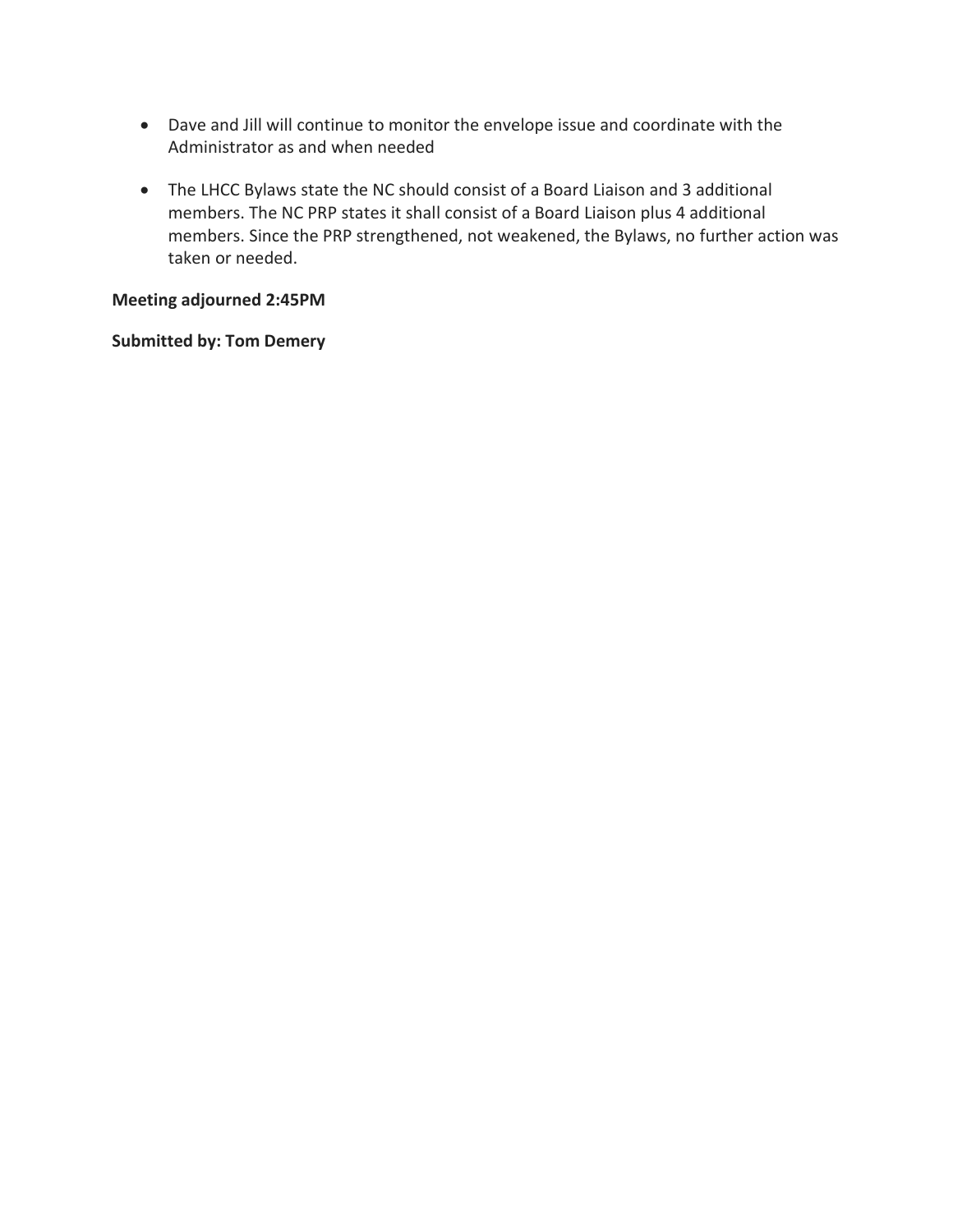| <b>Status</b>         | Projects                                                                                                                                                                                                                 |
|-----------------------|--------------------------------------------------------------------------------------------------------------------------------------------------------------------------------------------------------------------------|
| Completed             | <b>Emergency Exit Signage</b>                                                                                                                                                                                            |
|                       | Researched, Ordered, purchased and installed on the emergency exit roads                                                                                                                                                 |
|                       | Completed Signage along W. Masters and Lakeview Drives                                                                                                                                                                   |
|                       | Speed Limits, Blind Curve and Hidden Entry                                                                                                                                                                               |
|                       | Completed Speed Humps - W. Masters Drive                                                                                                                                                                                 |
|                       | Funding coming from Speed Abatement Funds                                                                                                                                                                                |
| Completed             | PRP 5 - Entry, Road Use, and Parking and PRP 4 Compliance alignment                                                                                                                                                      |
| Completed             | Stop Sign enforcement will come with a citation rather than a warning<br>Compiled Speed Data and Generated Report based on 2018 and 2019 the speed monitoring                                                            |
|                       | results<br>Presented results to the Board of Directors and published the results in an article                                                                                                                           |
|                       |                                                                                                                                                                                                                          |
|                       | Completed Safety Tri-fold for distribution at the Health and Safety Fair<br>Due to COVID-19 restrictions the Fair was postponed                                                                                          |
| Completed             | <b>Electronic Speed Monitor</b>                                                                                                                                                                                          |
|                       | Created a location schedule; Starting March 2nd                                                                                                                                                                          |
| In-Works              | Emergency/Evacuation Plan                                                                                                                                                                                                |
|                       | Draft has been put out for committee review                                                                                                                                                                              |
|                       | Copy has been forwarded to the Frederick County Sheriff                                                                                                                                                                  |
| Approved              | Special Events Traffic Flow and Parking Plan                                                                                                                                                                             |
|                       | Funding to come from the \$8K Traffic Study line item from 2019 Budget                                                                                                                                                   |
|                       | Cost estimate will be about half the \$8K for materials and transportation (limo)                                                                                                                                        |
|                       | Materials (signs, cones, etc.) have been ordered                                                                                                                                                                         |
| Proposed to<br>the GM | Crosswalks to/from Bus Stop                                                                                                                                                                                              |
|                       | <b>Across Colonial and Lake Holiday Drives</b><br>Hopefully leading to future pathways/trails that connect the old golf course through the<br>community to provide students a safer walkway<br>Estimated cost \$600 each |
| In-Works              | First Aid Kits for the Club House<br>to be located on both the Main Floor and Basement of the Club House within sight of a<br>camera yet available to residents and non-residents utilizing the facility                 |
| 3/25/2020             | Submitted recommendation to GM for OHSA approved First Aid Kits                                                                                                                                                          |
| Completed             | Joined the Master Planning Committee to ensure safety is considered in future community<br>plans                                                                                                                         |
| Submitted             | Generate a financial request for 2021 in the amount of \$50K<br>Mobil standalone rear facing speed cameras (2)<br>Frederick County Sheriff's Dept. Patrol (10 hours a week)                                              |
| Completed             | Generated a schedule and locations for the placement of the Electronic Speed Monitor                                                                                                                                     |
| 4/10/2020             | High winds caused damage to the monitors solar panels, replace parts ordered<br>by GM                                                                                                                                    |
| Completed             | Generated and submitted a copy of the W. Masters Electronic Speed Monitoring results for<br>March 2nd through the 29th to the Lake Holiday POA President and General Manager                                             |
| Inquiries             | Inquired whether the timing on the front gate could be adjusted with the GM. Since the<br>resident gate mechanism was replaced the length of the gating being open is excessive.                                         |